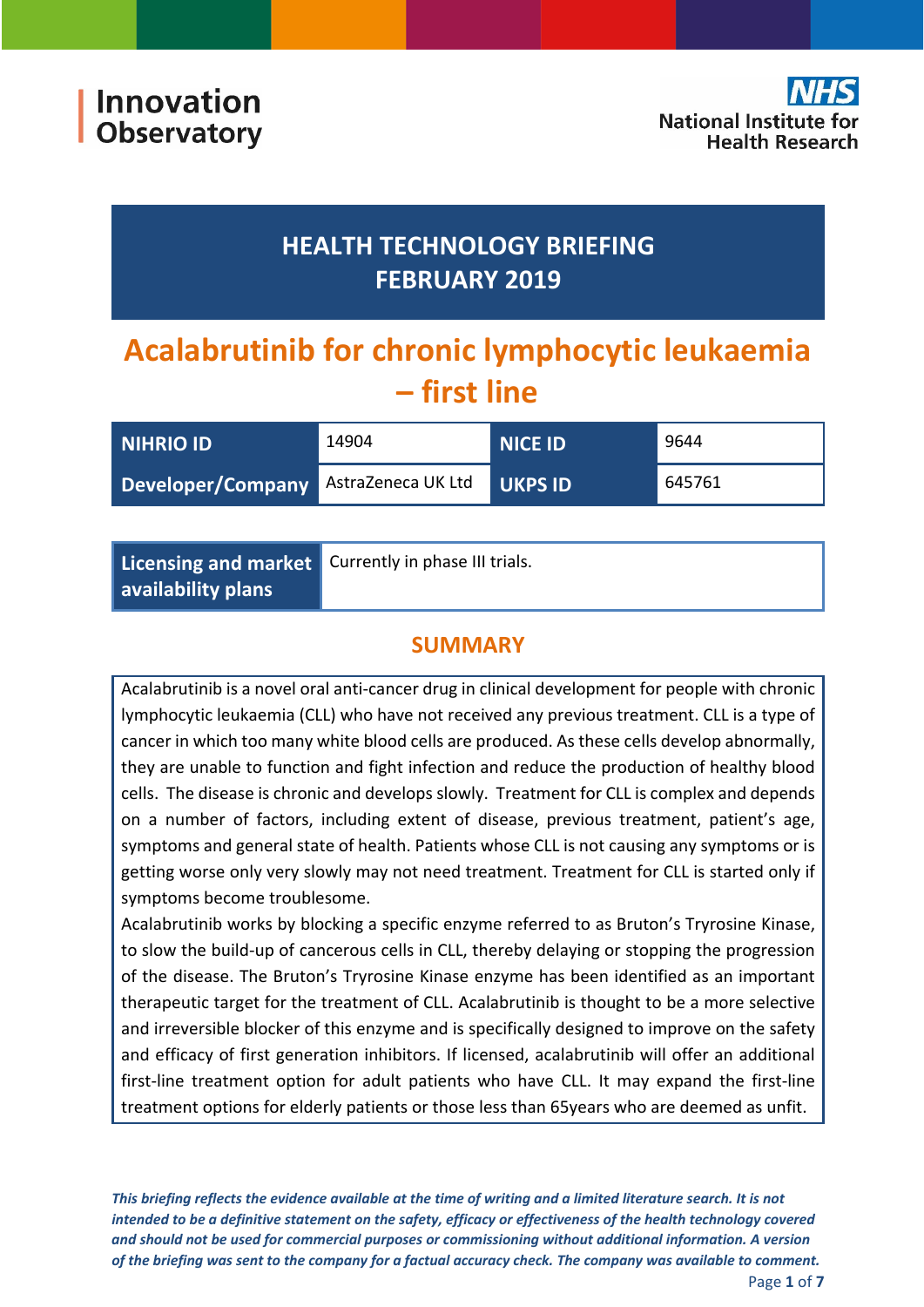## **PROPOSED INDICATION**

Adult patients with previously untreated chronic lymphocytic leukaemia (CLL) – first-line.<sup>1</sup>

## **TECHNOLOGY**

#### **DESCRIPTION**

Acalabrutinib (Calquence, ACP‐196) is an orally available inhibitor of Bruton's tyrosine kinase (BTK) with potential antineoplastic activity. BTK, a member of the src-related BTK/Tec family of cytoplasmic tyrosine kinases, is overexpressed in B‐cell malignancies and plays an important role in B‐cell development, activation, signalling, proliferation and survival. Acalabrutinib inhibits the activity of BTK and prevents the activation of the B-cell antigen (BCR) signalling pathway. This prevents both Bcell activation and BTK-mediated activation of downstream survival pathways.<sup>2</sup> Acalabrutinib is a more selective irreversible BTK inhibitor that is specifically designed to improve on the safety and efficacy of first generation BTK inhibitors.<sup>3</sup>

Acalabrutinib is in clinical development for the first‐line treatment of CLL in adult patients. In the phase III clinical trial (NCT02475681), patients randomised to the monotherapy arm of the study were administered acalabrutinib orally on day 1 of cycle 1 until disease progression or unacceptable toxicity. $^{\rm 1}$ 

#### **INNOVATION AND/OR ADVANTAGES**

The unique structure of BTK, characterised by a cysteine (C481) within the adenosine triphosphate (ATP) binding pocket, makes it an attractive therapeutic target. Irreversible inhibition of BTK represents an important therapeutic advance for the treatment of CLL. Acalabrutinib is a more selective, irreversible BTK inhibitor, specifically designed to improve on the safety and efficacy of first generation inhibitors.4

Early resultssuggest that acalabrutinib has encouraging efficacy in patients with CLL that have already been treated.<sup>5</sup> Additionally, a favourable safety profile has also been demonstrated compared to ibrutinib, a first generation BTK inhibitors.<sup>4</sup>

#### **DEVELOPMENT STATUS AND/OR REGULATORY DESIGNATIONS**

Acalabrutinib does not currently have Marketing Authorisation in the EU/UK for any indication.

Acalabrutinib is in phase III clinical development for mantle cell lymphoma and in phase II clinical trials for different types of cancers such as small lymphocytic lymphoma, diffuse large B‐cell lymphoma, multiple myeloma, non-small cell lung cancer, etc.<sup>6</sup>

Acalabrutinib has been awarded an EU orphan drug designation for the treatment of CLL in April 2016.7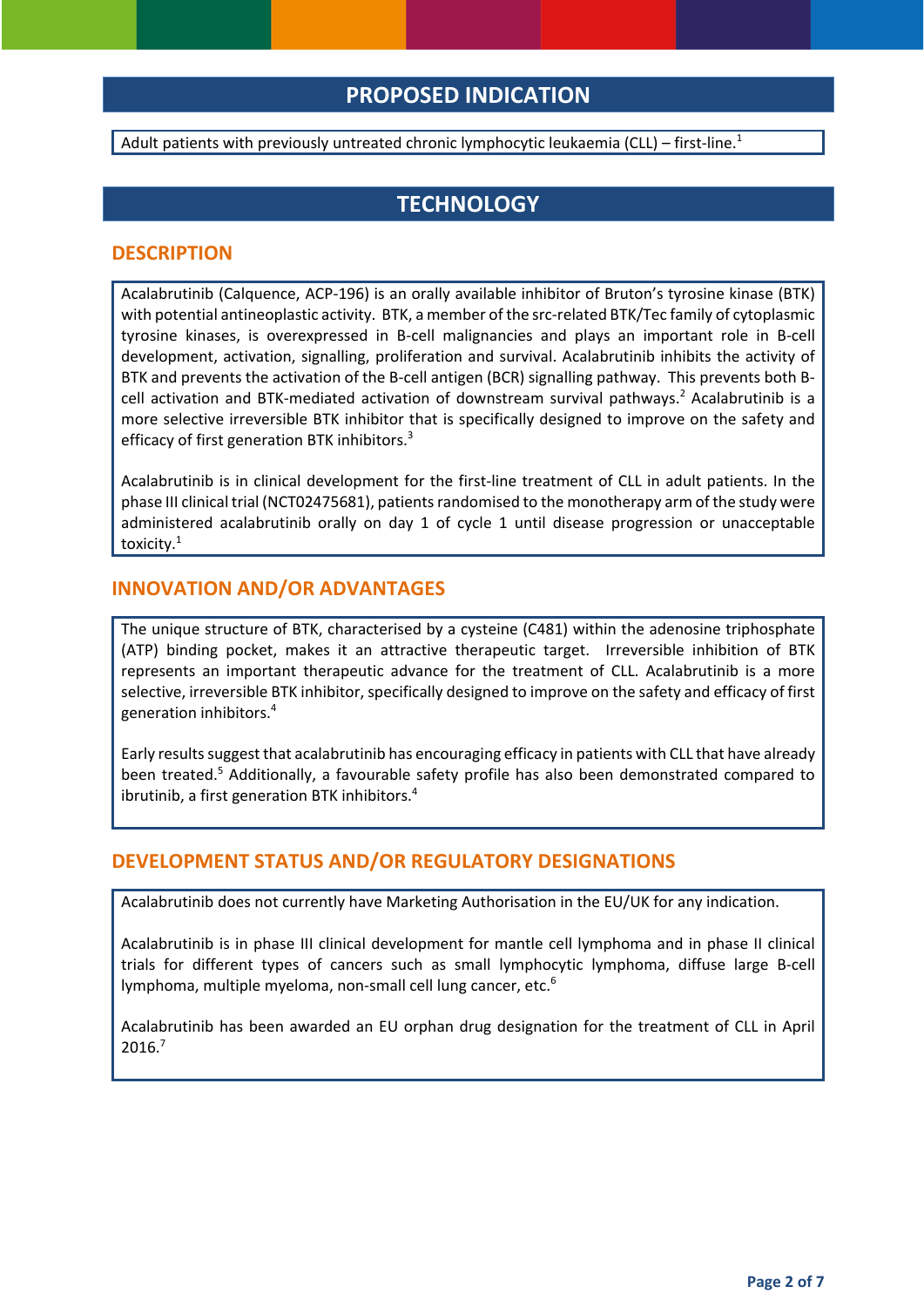### **PATIENT GROUP**

#### **DISEASE BACKGROUND**

CLL is a type of B‐lymphocyte cancer. B‐lymphocytes are a type of white blood cell. In CLL, abnormal white blood cells develop from the lymphoid blood stem cells. These white blood cells are unable to function as normal lymphocytes and can accumulate in the blood and bone marrow, preventing the production of healthy blood cells. As a chronic leukaemia, CLL develops slowly over time.<sup>8</sup>

CLL is one of the most common types of leukaemia in adults. It is most common in those over 60 years old and rarely occurs in those under 40 years old.<sup>9</sup> Because CLL develops slowly, people often have no symptoms in early stages. General symptoms of CLL include: fatigue, frequent infections, swollen lymph nodes (commonly in the neck, armpits and groin), anaemia, easy bruising/bleeding, enlarged spleen (causing tender lump in upper left abdomen), night sweats and weight loss.<sup>10</sup>

Various risk factors CLL have been identified, including: a family history of CLL, exposure to electromagnetic radiation, the presence of a compromised immune system (HIV/AIDS patients or individuals on immunosuppressive medication) and exposure to certain hair dyes. CLL is also more common in men and people of Australian, American and European origin.<sup>11</sup>

#### **CLINICAL NEED AND BURDEN OF DISEASE**

In 2015, there were 3,709 new cases of CLL in the UK; just over 60% of which were in men. The crude incidence rate of CLL (ICD‐10: C91.1) in England in 2015 was 5.9 per 100,000 population and in the UK, the crude incidence rate was 5.7 per 100,000 population.<sup>12</sup>

In 2016, CLL accounted for less than 1% of cancer deaths in the UK. There were 624 (62%) CLL deaths in males and 384 (38%) CLL deaths in females. This equates to a crude mortality rate of 1.9 per 100,000 in males and 1.2 per 100,000 in females.<sup>13</sup>

Between 2008 and 2010, the five-year survival rates for CLL in England was 70% for men and 75% for women.<sup>14</sup>

In 2017-18, there were 24,071 admissions for CLL of B-cell type (ICD10:C91.1) in England, resulting in 12,441 bed days and 24,935 finished consultant episodes.<sup>15</sup>

## **PATIENT TREATMENT PATHWAY**

#### **TREATMENT PATHWAY**

Treatment for CLL is complex and depends on a number of factors, including the extent of the disease, whether it has been treated before, and the patient's age, symptoms and general state of health. Patients whose CLL is not causing any symptoms or is getting worse only very slowly may not need treatment. Treatment for CLL is started only if symptoms become troublesome.<sup>7</sup>

#### **CURRENT TREATMENT OPTIONS**

The following first-line treatment recommendations have been made by NICE for patients with CLL:<sup>16</sup> ‐ Venetoclax is recommended for use as an option for treating CLL, that is in adults with a 17p deletion or TP53 mutation and when a B‐cell receptor pathway inhibitor is unsuitable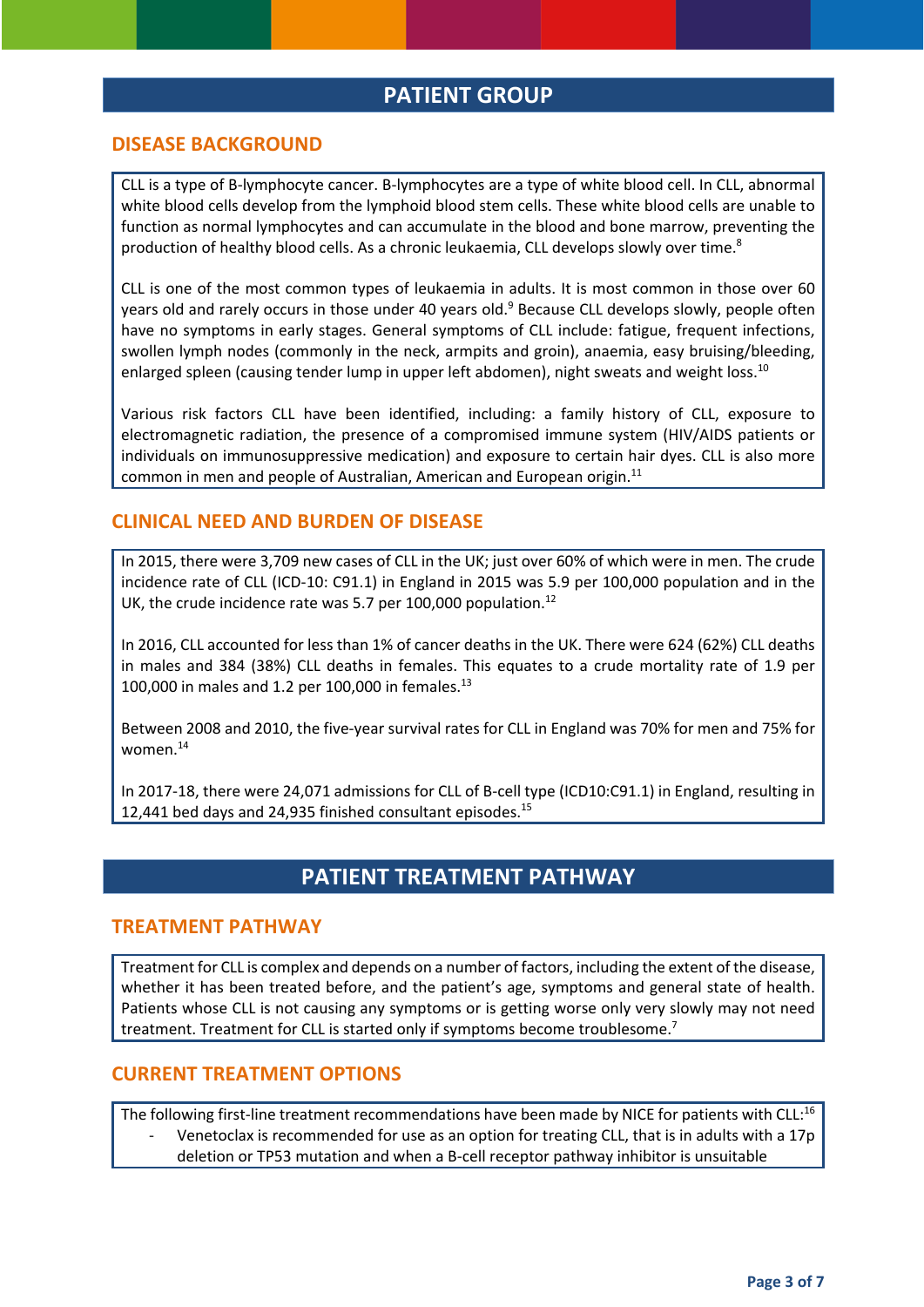- ‐ Ibrutinib alone is recommended as an option for treating CLL in adults who have a 17p deletion or TP53 mutation and in whom chemo‐immunotherapy is unsuitable
- Idelalisib as a first-line therapy in the presence of 17p deletion or TP53 mutation in patients who are not eligible for any other therapies
- Idelalisib, in combination with rituximab, is recommended for untreated CLL in adults with a 17p deletion or TP53 mutation
- ‐ Obinutuzumab, in combination with chlorambucil, is recommended as an option for adults with untreated CLL who have comorbidities that make full-dose fludarabine-based therapy unsuitable for them, only if bendamustine‐based therapy is not suitable
- ‐ Obinutuzumab, in combination with chlorambucil, is recommended as an option for adults with untreated CLL who have comorbidities that make full-dose fludarabine-based therapy unsuitable for them, only if bendamustine‐based therapy is not suitable
- Bendamustine is recommended as an option for the first-line treatment of CLL (Binet stage B or C) in patients for whom fludarabine combination chemotherapy is not appropriate
- ‐ Rituximab in combination with fludarabine and cyclophosphamide is recommended as an option for the first-line treatment of CLL in people for whom fludarabine in combination with cyclophosphamide is considered appropriate

#### **PLACE OF TECHNOLOGY**

If licensed, acalabrutinib will offer an additional first‐line treatment option for adult patients who have CLL. It may expand the first-line treatment option for elderly patients or those less than 65years who are classified as unfit.

| <b>Trial</b>                    | NCT02475681, ACE-CL-007; adults aged 18 years and older; obinutuzumab in<br>addition to chlorambucil vrs. acalabrutinib monotherapy or in addition to<br>obituzumab; phase III                                                                                                                                                                                                                                                                                                                                                                                                                                                                                                                                                            |
|---------------------------------|-------------------------------------------------------------------------------------------------------------------------------------------------------------------------------------------------------------------------------------------------------------------------------------------------------------------------------------------------------------------------------------------------------------------------------------------------------------------------------------------------------------------------------------------------------------------------------------------------------------------------------------------------------------------------------------------------------------------------------------------|
| <b>Sponsor</b>                  | Acerta Pharma BV                                                                                                                                                                                                                                                                                                                                                                                                                                                                                                                                                                                                                                                                                                                          |
| <b>Status</b>                   | Ongoing                                                                                                                                                                                                                                                                                                                                                                                                                                                                                                                                                                                                                                                                                                                                   |
| Source of<br><b>Information</b> | Trial registry <sup>1</sup>                                                                                                                                                                                                                                                                                                                                                                                                                                                                                                                                                                                                                                                                                                               |
| Location                        | 10 EU countries including UK                                                                                                                                                                                                                                                                                                                                                                                                                                                                                                                                                                                                                                                                                                              |
| <b>Design</b>                   | Randomised; active-controlled; parallel assignment                                                                                                                                                                                                                                                                                                                                                                                                                                                                                                                                                                                                                                                                                        |
| <b>Participants</b>             | n=535; aged 18 years and older; chronic lymphocytic leukaemia                                                                                                                                                                                                                                                                                                                                                                                                                                                                                                                                                                                                                                                                             |
| <b>Schedule</b>                 | Randomised to either:<br>Experimental arm 1: Patients will be randomised to acalabrutinib<br>$\bullet$<br>administered orally starting on day 1 of cycle 1. Obinutuzumab IV<br>infusions will be administered over a total of 6 treatment cycles. Daily<br>administration of acalabrutinib will continue until disease progression or<br>unacceptable toxicity.<br>Experimental arm 2: Acalabrutinib will be orally administered on day 1<br>$\bullet$<br>of cycle 1 until disease progression or unacceptable toxicity.<br>Active comparator arm: Obinutuzumab IV infusions will be administered<br>$\bullet$<br>over a total of 6 treatment cycles. Chlorambucil will be orally<br>administered on Days 1 and 15 of Cycles 1 through 6. |
| Follow-up                       | Not reported                                                                                                                                                                                                                                                                                                                                                                                                                                                                                                                                                                                                                                                                                                                              |
| Primary<br><b>Outcomes</b>      | Progression-free survival in arm A compared to arm B [Time frame: 49 months]                                                                                                                                                                                                                                                                                                                                                                                                                                                                                                                                                                                                                                                              |

## **CLINICAL TRIAL INFORMATION**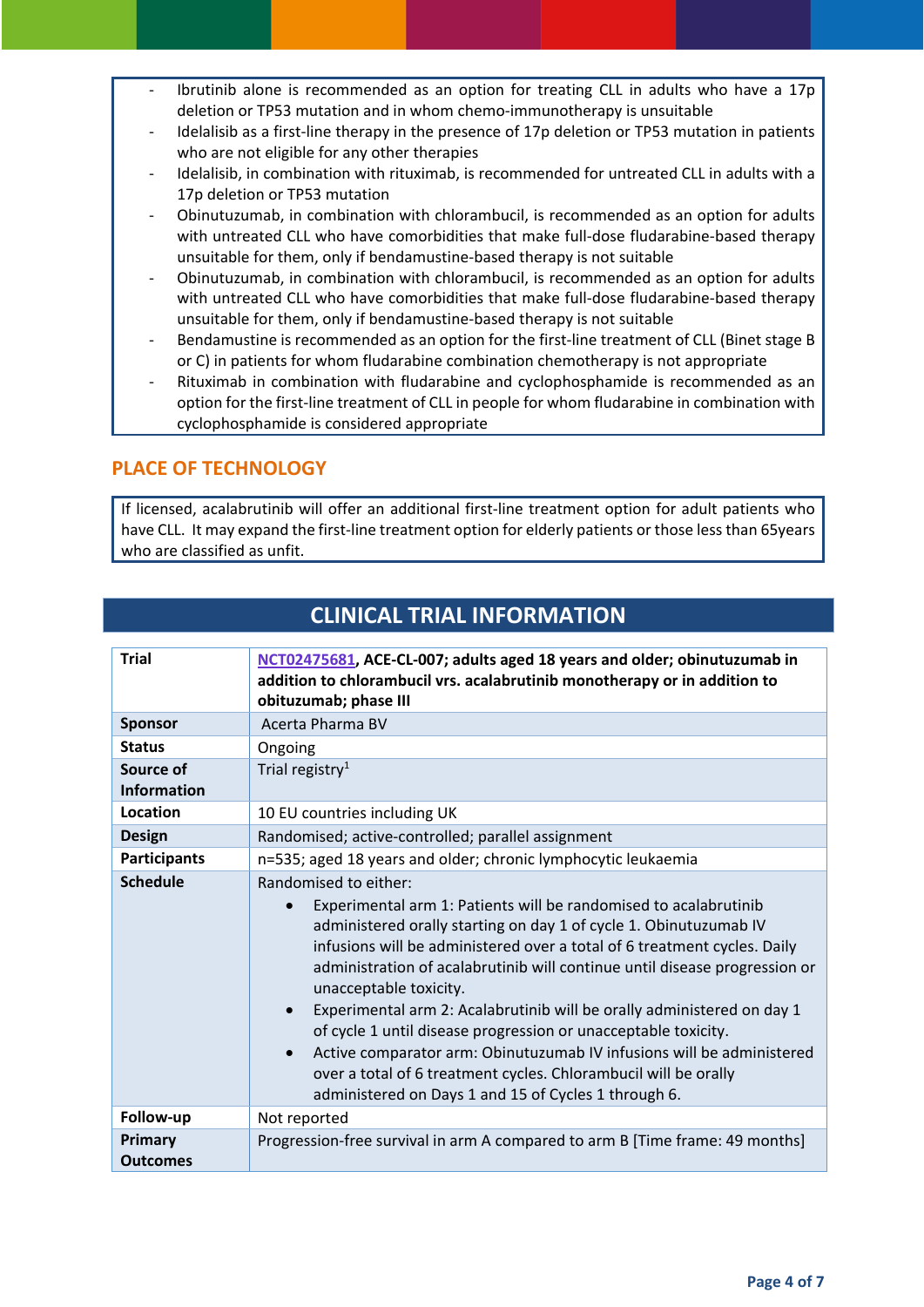| Secondary<br><b>Outcomes</b>      | At 49 months:<br>IRC-assessed objective response rate (ORR) in arm A versus arm B and arm A<br>$\bullet$<br>versus arm C<br>Time to next treatment (TTNT) in arm A versus arm B and arm A versus arm<br>$\bullet$<br>C<br>Incidence of adverse events, serious adverse events and changes in<br>$\bullet$<br>laboratory measurements in arm A versus arm B and arm A versus arm C<br>Overall survival in arm A versus arm B and arm A versus arm C<br>$\bullet$ |
|-----------------------------------|-----------------------------------------------------------------------------------------------------------------------------------------------------------------------------------------------------------------------------------------------------------------------------------------------------------------------------------------------------------------------------------------------------------------------------------------------------------------|
| <b>Key Results</b>                | $\overline{\phantom{0}}$                                                                                                                                                                                                                                                                                                                                                                                                                                        |
| <b>Adverse effects</b><br>(AEs)   | $\overline{\phantom{a}}$                                                                                                                                                                                                                                                                                                                                                                                                                                        |
| <b>Expected</b><br>reporting date | Primary completion date reported as December 2019                                                                                                                                                                                                                                                                                                                                                                                                               |

## **ESTIMATED COST**

The cost of acalabrutinib is not yet known.

## **ADDITIONAL INFORMATION**

Acalabrutinib is a molecule being developed by Acerta Pharma. AstraZeneca acquired a majority equity stake in Acerta in February 2016 and Acerta is now a member of the AstraZeneca group.<sup>17</sup>

## **RELEVANT GUIDANCE**

#### **NICE GUIDANCE**

- NICE technology appraisal in development. Venetoclax with obinutuzumab for untreated chronic lymphocytic leukaemia (GID‐TA10328). Expected publication date: TBC.
- NICE technology appraisal in development. Venetoclax for treating chronic lymphocytic leukaemia (TA487). November 2017.
- NICE technology appraisal guidance. Idelalisib for treating chronic lymphocytic leukaemia (TA359). October 2015.
- NICE technology appraisal guidance. Obinutuzumab in combination with chlorambucil for untreated chronic lymphocytic leukaemia (TA343). June 2015.
- NICE technology appraisal guidance. Ofatumumab in combination with chlorambucil or bendamustine for untreated chronic lymphocytic leukaemia (TA344). June 2015.
- NICE technology appraisal guidance. Bendamustine for the first-line treatment of chronic lymphocytic leukaemia (TA216). February 2011.
- NICE technology appraisal guidance. Rituximab for the first‐line treatment of chronic lymphocytic leukaemia (TA174). July 2009.
- NICE technology appraisal guidance. Fludarabine monotherapy for the first‐line treatment of chronic lymphocytic leukaemia (TA119). February 2007.
- NICE technology appraisal guidance. Guidance on the use of fludarabine for B‐cell chronic lymphocytic leukaemia (TA29). September 2001.

### **NHS ENGLAND (POLICY/COMMISSIONING) GUIDANCE**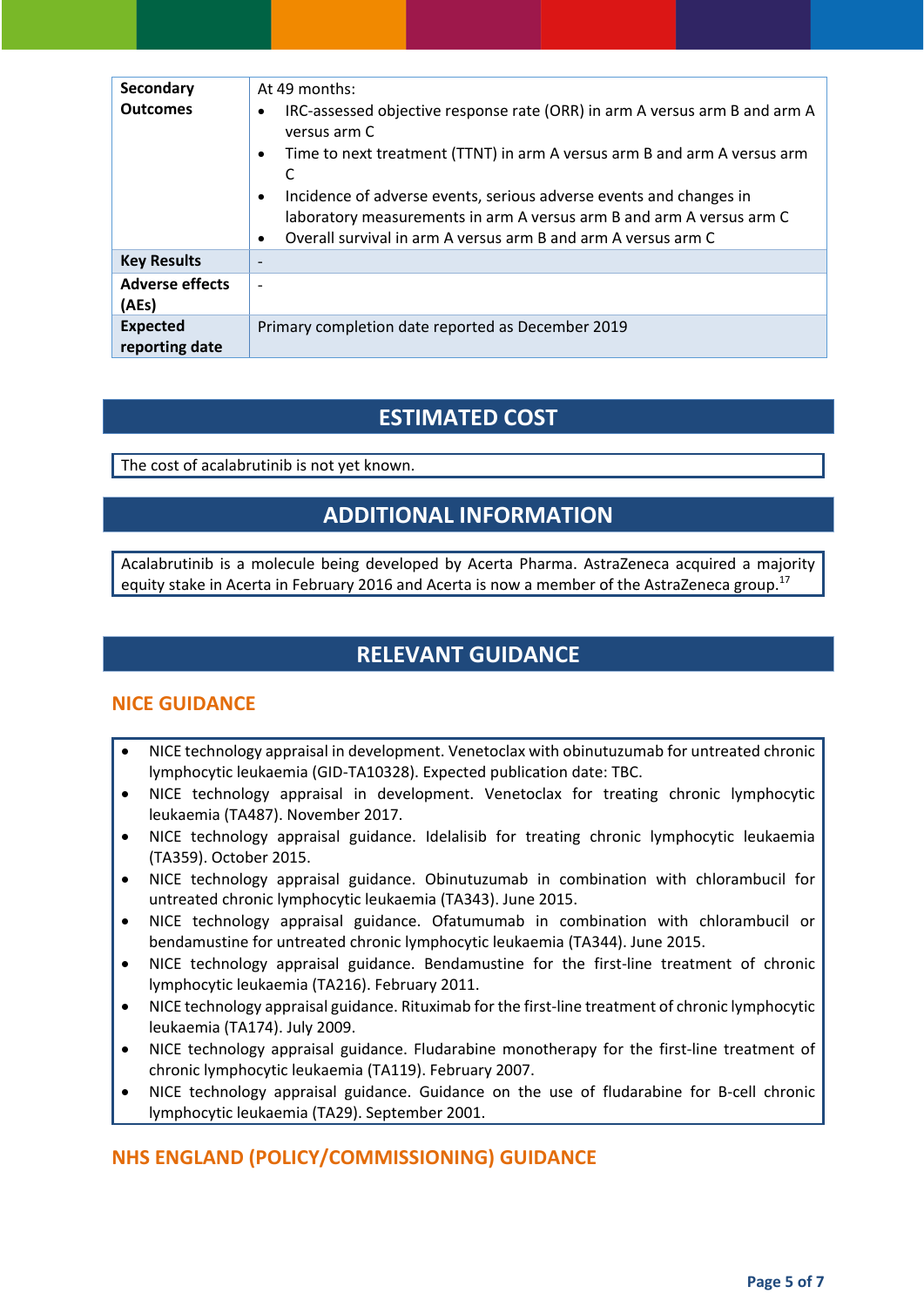- NHS England. 2013/14 NHS Standard Contract for Cancer: Chemotherapy (Adult). B15/S/a.
- NHS England. 2013/14 NHS Standard Contract for Cancer: Radiotherapy (All Ages). B01/S/a.

#### **OTHER GUIDANCE**

- European Society for Medical Oncology. Chronic lymphocytic leukaemia: ESMO clinical practice guidelines for diagnosis, treatment and follow‐up. 2015.18
- London Cancer Alliance. LCA Haemato‐Oncology Clinical Guidelines. 2015.19
- British Journal of Haematology. Guidelines on the diagnosis, investigation and management of chronic lymphocytic leukaemia. 2012.<sup>20</sup>

## **REFERENCES**

- 1 ClinicalTrials.gov. *Elevate CLL TN: Study of Obinutuzumab + Chlorambucil, Acalabrutinib (ACP‐ 196) + Obinutuzumab, and Acalabrutinib in Subjects With Previously Untreated CLL*. *Trial ID: NCT02475681*. 19 June 2015. Status: Active, not recruiting. Available from: https://clinicaltrials.gov/ct2/show/record/NCT02475681 [Accessed 05 February 2019].
- 2 Institute NC. *Acalabrutinib* Available from: https://www.cancer.gov/publications/dictionaries/cancer‐ drug/def/acalabrutinib?redirect=true [Accessed 20 February 2019].
- 3 Byrd JC, Harrington B, O'Brien S, Jones JA, Schuh A, Devereux S, et al. Acalabrutinib (ACP‐196) in Relapsed Chronic Lymphocytic Leukemia. *New England Journal of Medicine*. 2016;374(4):323‐32. Available from: https://www.nejm.org/doi/full/10.1056/NEJMoa1509981 10.1056/NEJMoa1509981.
- 4 Byrd JC, Harrington B, O'Brien S, Jones JA, Schuh A, Devereux S, et al. Acalabrutinib (ACP‐196) in relapsed chronic lymphocytic leukemia. *New England Journal of Medicine*. 2016;374(4):323‐ 32. Available from: https://www.nejm.org/doi/full/10.1056/NEJMoa1509981.
- 5 European Medicines Agency. *Public summary of opinion on orphan designation: Acalabrutinib for the treatment of chronic lymphocytic leukaemia / small lymphocytic lymphoma.* 2016. Available from: https://www.ema.europa.eu/en/medicines/human/orphan‐ designations/eu3161624 [Accessed 7 January 2019].
- 6 Aceta Pharma. *Clinical Trials: Hematologic malignancies.* 2019. Available from: https://www.acerta‐pharma.com/pipeline/clinical‐trials/ [Accessed 20 February 2019].
- 7 European Medicines Agency. *Acalabrutinib for the treatment of chronic lymphocytic leukaemia / small lymphocytic lymphoma* (*EMA/COMP/153504/2016)*. Last Update Date: Available from: https://www.ema.europa.eu/documents/orphan-designation/eu/3/16/1624-public-summaryopinion‐orphan‐designation‐acalabrutinib‐treatment‐chronic‐lymphocytic‐leukaemia/small‐ lymphocytic-lymphoma\_en.pdf [Accessed 04 February 2019].
- 8 National Cancer Institute. *Chronic Lymphocytic Leukemia Treatment (PDQ®)–Patient Version*. Available from: https://www.cancer.gov/types/leukemia/patient/cll‐treatment‐pdq (login required). [Accessed 04 February 2019].
- 9 NHS. *Overview: Chronic lymphocytic leukaemia.* Available from: https://www.nhs.uk/conditions/chronic‐lymphocytic‐leukaemia/ [Accessed 04 February 2019].
- 10 Macmillan Cancer Support. *Signs and symptoms of CLL.* 2019. Available from: https://www.macmillan.org.uk/information-and-support/leukaemia/chroniclymphocytic/understanding‐cancer/signs‐and‐symptoms.html [Accessed 04 February 2019].
- 11 Cancer Research UK. *Chronic lymphocytic leukaemia (CLL): Risks and causes.* Available from: https://www.cancerresearchuk.org/about‐cancer/chronic‐lymphocytic‐leukaemia‐cll/risks‐ causes [Accessed 04 February 2019].